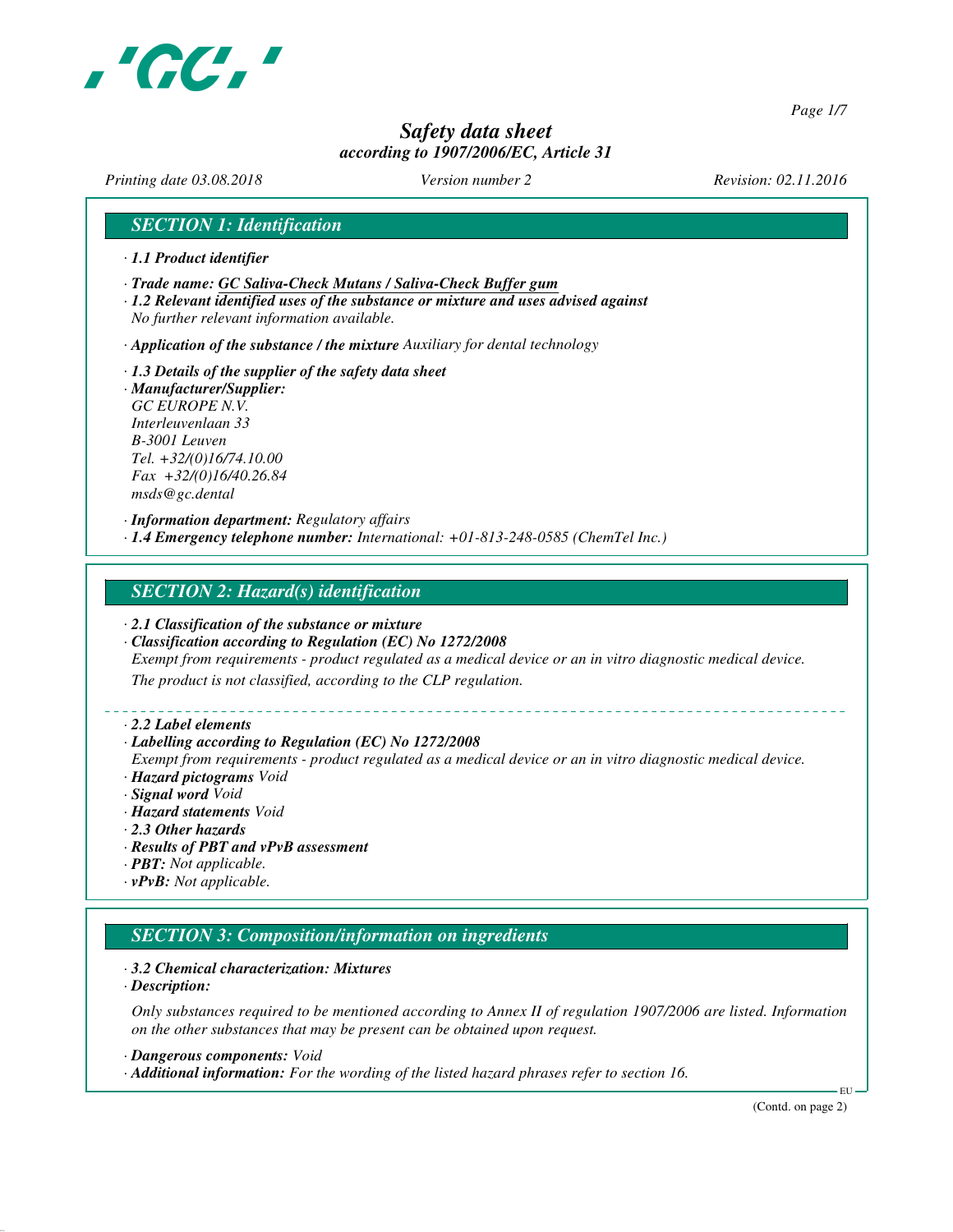*Printing date 03.08.2018 Version number 2 Revision: 02.11.2016*

*Trade name: GC Saliva-Check Mutans / Saliva-Check Buffer gum*

(Contd. of page 1)

#### *SECTION 4: First-aid measures*

- *· 4.1 Description of first aid measures*
- *· General information: If symptoms persist consult doctor.*
- *· After inhalation:*
- *Supply fresh air. If required, provide artificial respiration. Keep patient warm. Consult doctor if symptoms persist. Take affected persons into fresh air and keep quiet.*
- *· After skin contact: If skin irritation continues, consult a doctor.*
- *· After eye contact:*

*Rinse opened eye for several minutes under running water. If symptoms persist, consult a doctor. · After swallowing:*

*Rinse out mouth and then drink plenty of water.*

*If symptoms persist consult doctor.*

- *· 4.2 Most important symptoms and effects, both acute and delayed No further relevant information available.*
- *· 4.3 Indication of any immediate medical attention and special treatment needed*

*No further relevant information available.*

#### *SECTION 5: Fire-fighting measures*

- *· 5.1 Extinguishing media*
- *· Suitable extinguishing agents:*
- *CO2, extinguishing powder or water spray. Fight larger fires with water spray or alcohol resistant foam. Use fire fighting measures that suit the environment.*
- *· For safety reasons unsuitable extinguishing agents: Water with full jet*
- *· 5.2 Special hazards arising from the substance or mixture*
- *Formation of toxic gases is possible during heating or in case of fire.*
- *· 5.3 Advice for firefighters*
- *· Protective equipment: Wear self-contained respiratory protective device.*
- *· Additional information*

*Dispose of fire debris and contaminated fire fighting water in accordance with official regulations.*

#### *SECTION 6: Accidental release measures*

*· 6.1 Personal precautions, protective equipment and emergency procedures Remove persons from danger area. Avoid formation of dust. Wear protective clothing. · 6.2 Environmental precautions: Do not allow product to reach sewage system or any water course. Inform respective authorities in case of seepage into water course or sewage system. Do not allow to penetrate the ground/soil. In case of seepage into the ground inform responsible authorities. · 6.3 Methods and material for containment and cleaning up: Pick up mechanically. Prevent formation of dust. Dispose of the collected material according to regulations. · 6.4 Reference to other sections See Section 7 for information on safe handling.*

*See Section 8 for information on personal protection equipment.*

(Contd. on page 3)

EU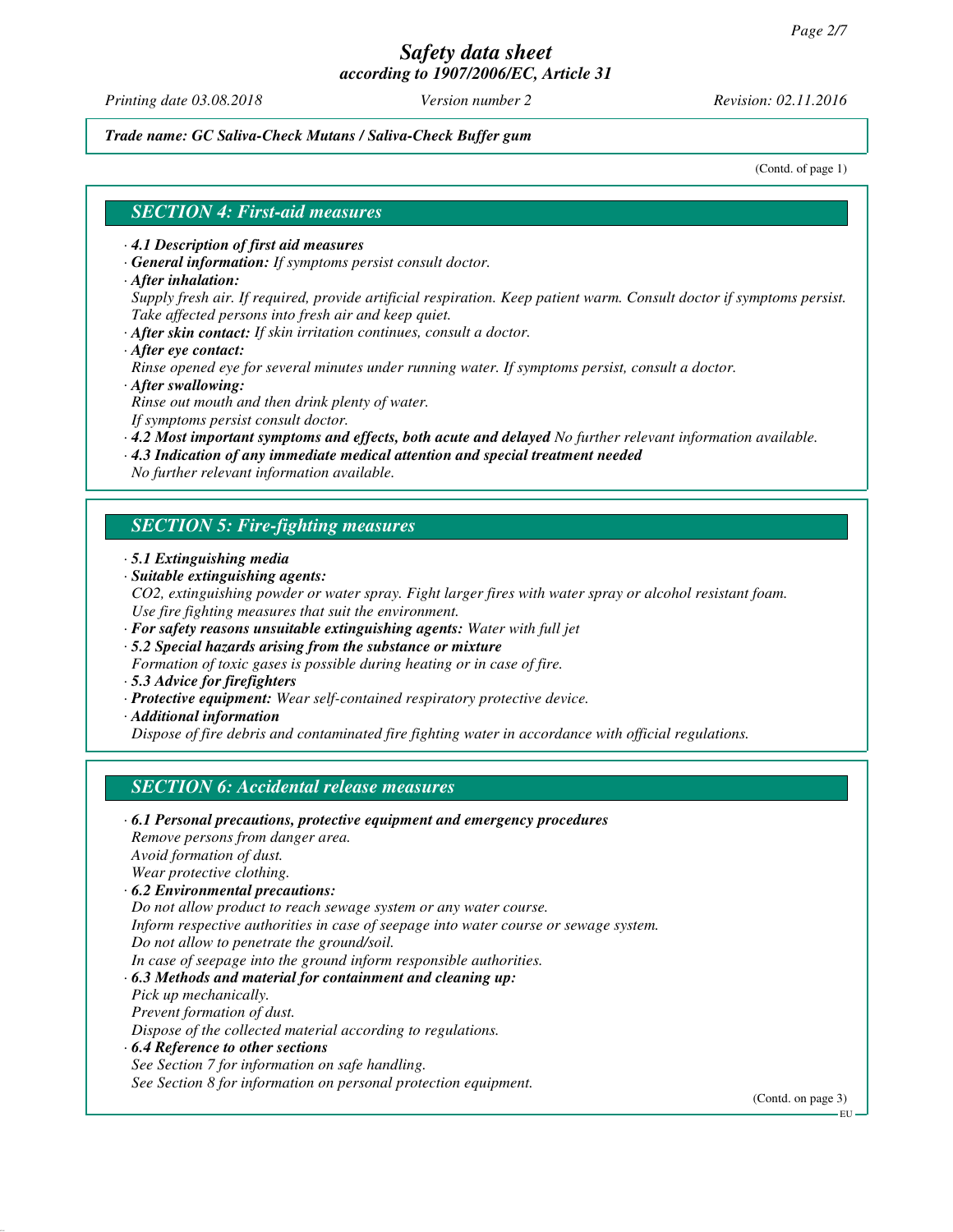*Printing date 03.08.2018 Version number 2 Revision: 02.11.2016*

*Trade name: GC Saliva-Check Mutans / Saliva-Check Buffer gum*

*See Section 13 for disposal information.*

(Contd. of page 2)

# *SECTION 7: Handling and storage*

*· 7.1 Precautions for safe handling*

*Ensure good ventilation/exhaustion at the workplace.*

*Prevent formation of dust.*

*Do not inhale dust / smoke / mist.*

*Any deposit of dust which cannot be avoided must be regularly removed.*

- *· Information about protection against explosions and fires: Dust can combine with air to form an explosive mixture.*
- *· 7.2 Conditions for safe storage, including any incompatibilities*
- *· Storage:*
- *· Requirements to be met by storerooms and receptacles: Store only in unopened original receptacles.*
- *· Information about storage in one common storage facility: Store away from foodstuffs.*
- *· Further information about storage conditions: None.*
- *· 7.3 Specific end use(s) No further relevant information available.*

## *SECTION 8: Exposure controls/personal protection*

- *· Additional information about design of technical systems: No further data; see item 7.*
- *· 8.1 Control parameters*
- *· Components with limit values that require monitoring at the workplace:*

*The product does not contain any relevant quantities of materials with critical values that have to be monitored at the workplace.*

- *· Additional information: The lists that were valid during the creation were used as basis.*
- *· 8.2 Exposure controls*
- *· Personal protective equipment:*
- *· General protective and hygienic measures:*
- *The usual precautionary measures for handling chemicals should be followed. Do not inhale dust / smoke / mist.*
- *Wash hands before breaks and at the end of work.*
- *· Breathing equipment: Suitable respiratory protective device recommended.*
- *· Protection of hands: Protective gloves*
- *· Material of gloves*

*The selection of the suitable gloves does not only depend on the material, but also on further marks of quality and varies from manufacturer to manufacturer. As the product is a preparation of several substances, the resistance of the glove material can not be calculated in advance and has therefore to be checked prior to the application.*

*· Penetration time of glove material*

*The exact break through time has to be found out by the manufacturer of the protective gloves and has to be observed.*

*· Eye protection: Safety glasses*

(Contd. on page 4)

EU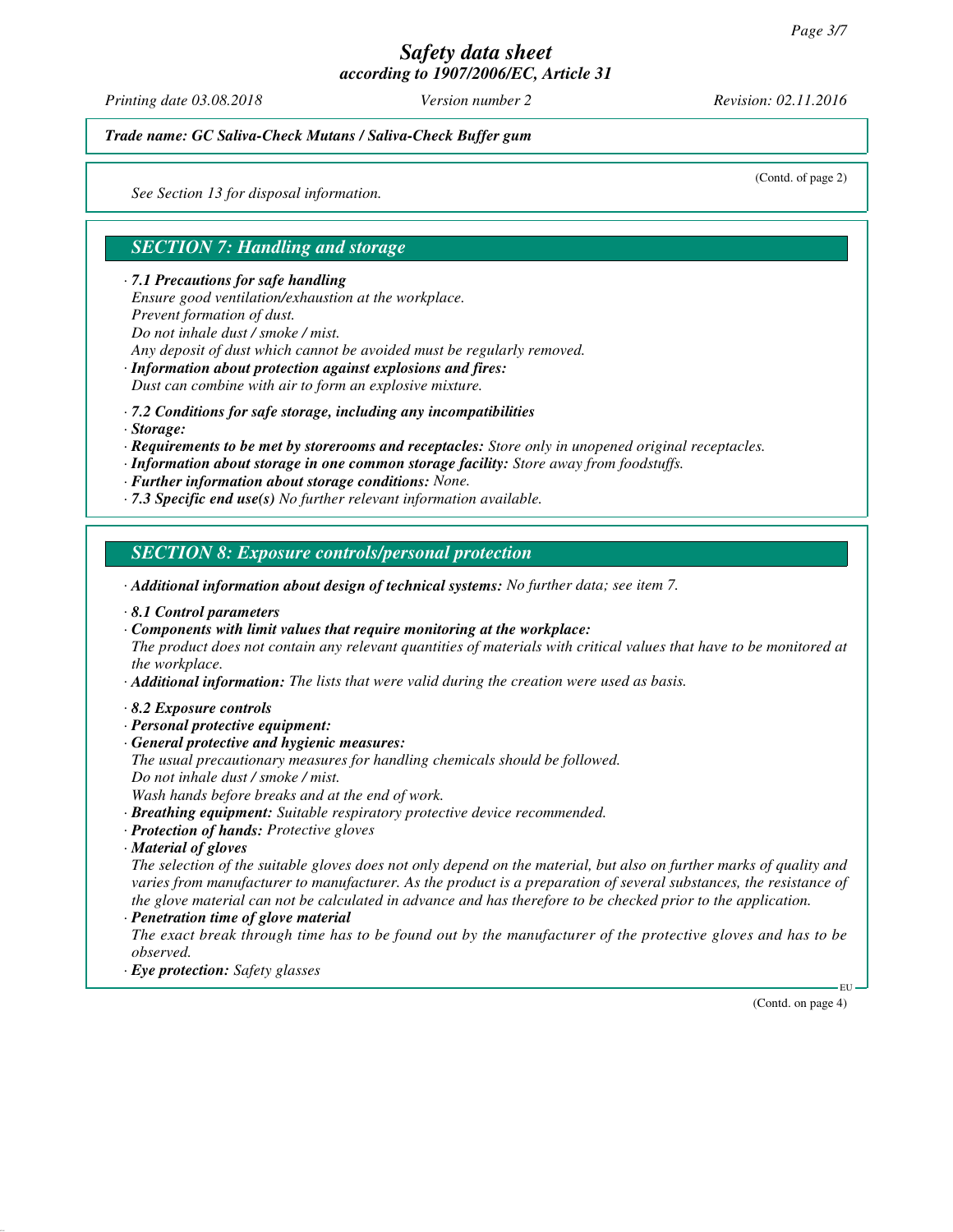*Printing date 03.08.2018 Version number 2 Revision: 02.11.2016*

*Trade name: GC Saliva-Check Mutans / Saliva-Check Buffer gum*

(Contd. of page 3)

| .9.1 Information on basic physical and chemical properties |                                               |
|------------------------------------------------------------|-----------------------------------------------|
| <b>General Information</b>                                 |                                               |
| $\cdot$ Appearance:                                        |                                               |
| Form:                                                      | Solid                                         |
| Color:                                                     | White                                         |
| $\cdot$ Odor:                                              | <i><b>Odorless</b></i>                        |
| · Odor threshold:                                          | Not determined.                               |
| $\cdot$ pH-value:                                          | Not applicable.                               |
| $\cdot$ Change in condition                                |                                               |
| <b>Melting point/Melting range:</b>                        | Undetermined.                                 |
| <b>Boiling point/Boiling range:</b>                        | Undetermined.                                 |
| · Flash point:                                             | Not applicable.                               |
| · Flammability (solid, gaseous):                           | Not determined.                               |
| · Ignition temperature:                                    | Undetermined.                                 |
| · Decomposition temperature:                               | Not determined.                               |
| · Auto igniting:                                           | Product is not selfigniting.                  |
| · Danger of explosion:                                     | Product does not present an explosion hazard. |
| · Explosion limits:                                        |                                               |
| Lower:                                                     | Not determined.                               |
| <b>Upper:</b>                                              | Not determined.                               |
| · Vapor pressure:                                          | Not applicable.                               |
| $\cdot$ Density:                                           | Not determined.                               |
| · Relative density                                         | Not determined.                               |
| · Vapor density                                            | Not applicable.                               |
| $\cdot$ Evaporation rate                                   | Not applicable.                               |
| · Solubility in / Miscibility with                         |                                               |
| Water:                                                     | Insoluble.                                    |
| · Partition coefficient (n-octanol/water): Not determined. |                                               |
| · Viscosity:                                               |                                               |
| Dynamic:                                                   | Not applicable.                               |
| Kinematic:                                                 | Not applicable.                               |
| · Solvent content:                                         |                                               |
| Organic solvents:                                          | $0.0\%$                                       |
| $\cdot$ 9.2 Other information                              | No further relevant information available.    |

# *SECTION 10: Stability and reactivity*

*· 10.1 Reactivity No further relevant information available.*

*· 10.2 Chemical stability*

*· Thermal decomposition / conditions to be avoided: No decomposition if used according to specifications.*

*· 10.3 Possibility of hazardous reactions No dangerous reactions known.*

*· 10.4 Conditions to avoid No further relevant information available.*

(Contd. on page 5)

EU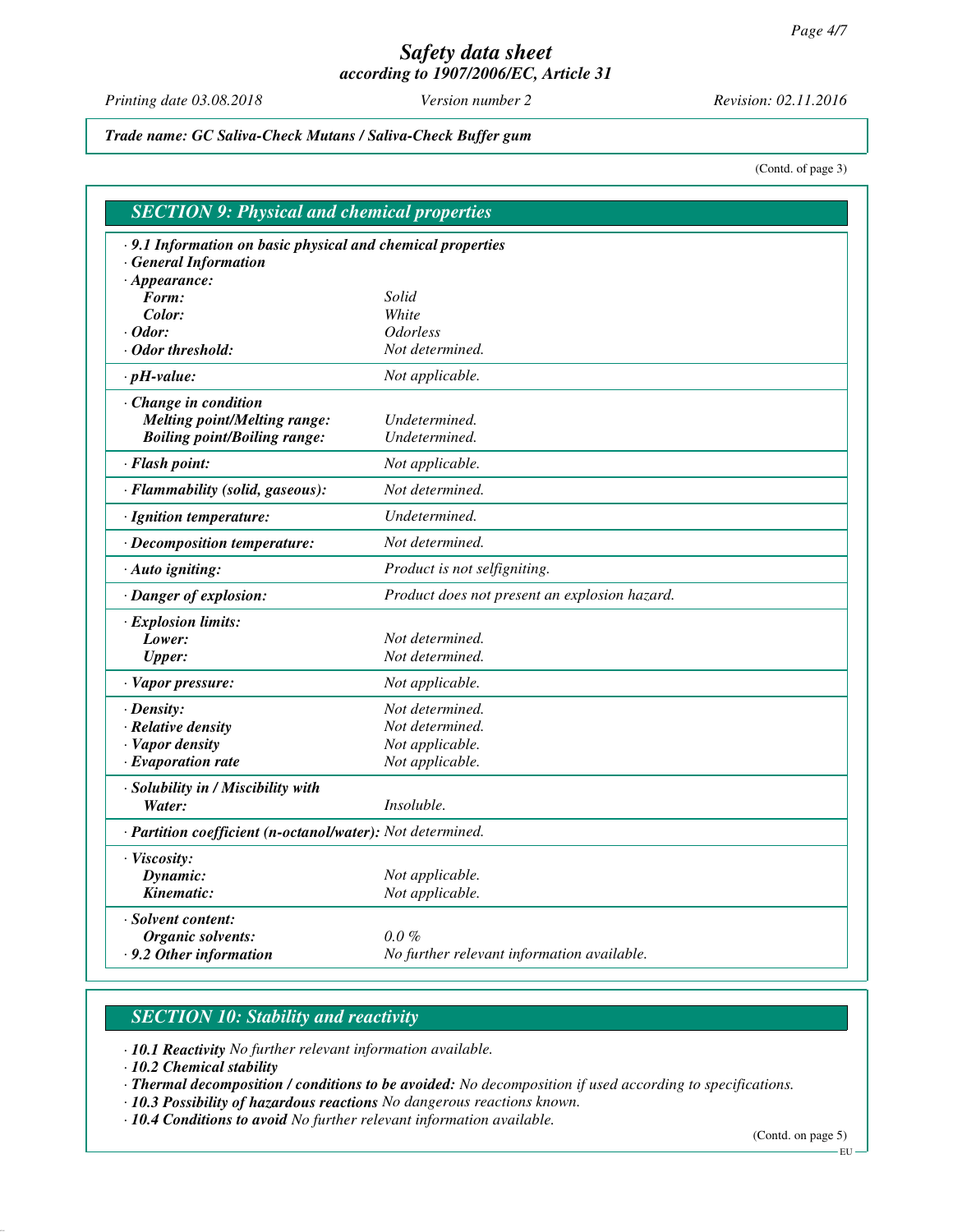*Printing date 03.08.2018 Version number 2 Revision: 02.11.2016*

(Contd. of page 4)

*Trade name: GC Saliva-Check Mutans / Saliva-Check Buffer gum*

*· 10.5 Incompatible materials: No further relevant information available.*

*· 10.6 Hazardous decomposition products: No dangerous decomposition products known.*

## *SECTION 11: Toxicological information*

*· 11.1 Information on toxicological effects*

- *· Acute toxicity: Based on available data, the classification criteria are not met.*
- *· LD/LC50 values that are relevant for classification: No further relevant information available.*
- *· Primary irritant effect:*
- *· on the skin: Based on available data, the classification criteria are not met.*
- *· on the eye: Based on available data, the classification criteria are not met.*
- *· Sensitization: Based on available data, the classification criteria are not met.*
- *· Additional toxicological information:*

*· OSHA-Ca (Occupational Safety & Health Administration)*

*None of the ingredients is listed.*

*· Repeated dose toxicity No further relevant information available.*

- *· CMR effects (carcinogenity, mutagenicity and toxicity for reproduction)*
- *· Germ cell mutagenicity Based on available data, the classification criteria are not met.*
- *· Carcinogenicity Based on available data, the classification criteria are not met.*
- *· Reproductive toxicity Based on available data, the classification criteria are not met.*
- *· STOT-single exposure Based on available data, the classification criteria are not met.*
- *· STOT-repeated exposure Based on available data, the classification criteria are not met.*
- *· Aspiration hazard Based on available data, the classification criteria are not met.*

# *SECTION 12: Ecological information*

*· 12.1 Toxicity*

*· Aquatic toxicity:*

*14807-96-6 talc*

*LC50/24h >100 g/L (fish)*

- *· 12.2 Persistence and degradability No further relevant information available.*
- *· 12.3 Bioaccumulative potential No further relevant information available.*
- *· 12.4 Mobility in soil No further relevant information available.*
- *· Additional ecological information:*

*· General notes:*

*Water hazard class 3 (Self-assessment): extremely hazardous for water*

*Do not allow product to reach ground water, water course or sewage system, even in small quantities. Danger to drinking water if even extremely small quantities leak into the ground.*

- *· 12.5 Results of PBT and vPvB assessment*
- *· PBT: Not applicable.*
- *· vPvB: Not applicable.*
- *· 12.6 Other adverse effects No further relevant information available.*

# *SECTION 13: Disposal considerations*

- *· 13.1 Waste treatment methods*
- *· Recommendation:*

*Must not be disposed of together with household garbage. Do not allow product to reach sewage system.*

(Contd. on page 6)

EU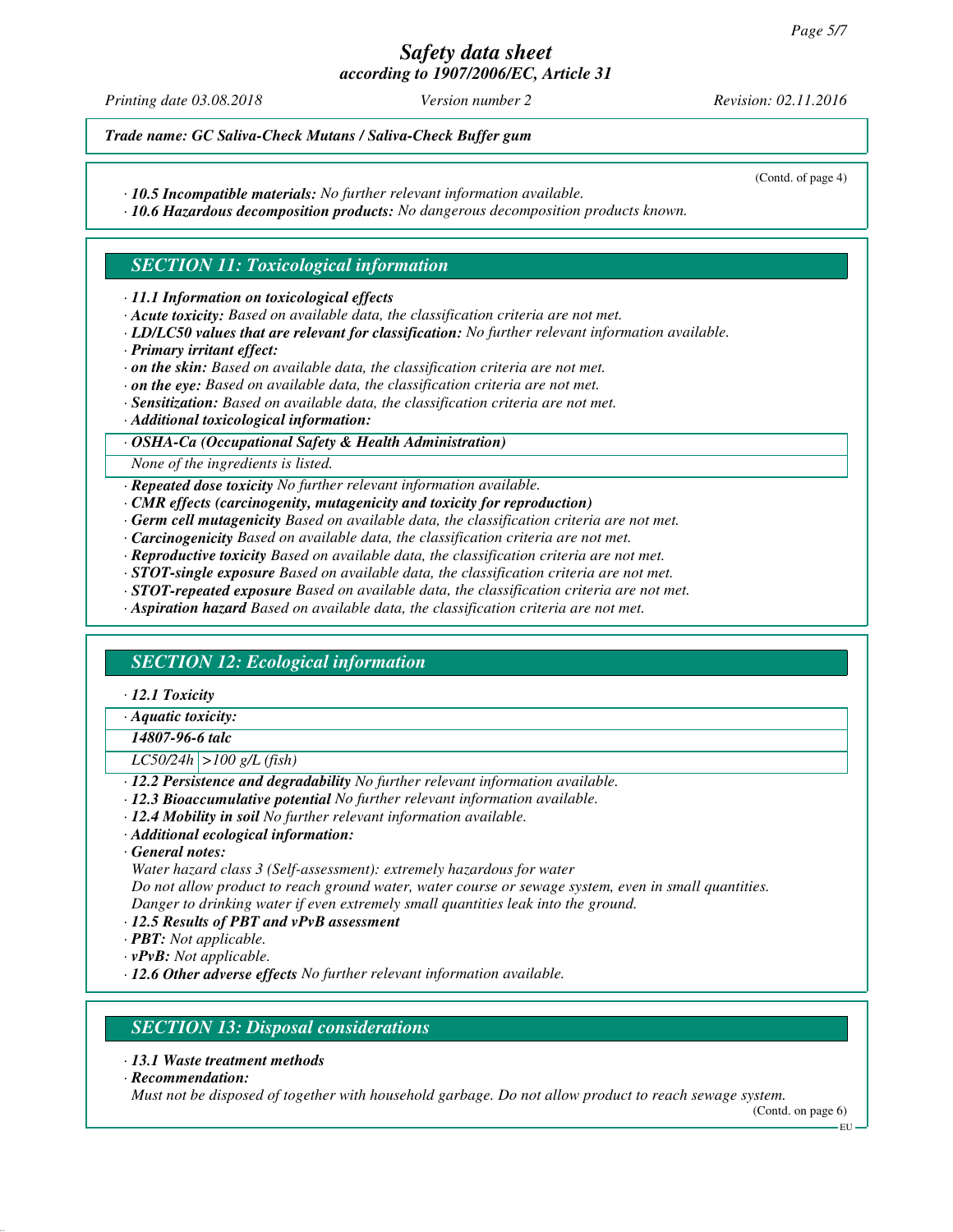# *Safety data sheet*

*according to 1907/2006/EC, Article 31*

*Printing date 03.08.2018 Version number 2 Revision: 02.11.2016*

*Trade name: GC Saliva-Check Mutans / Saliva-Check Buffer gum*

(Contd. of page 5)

| · European waste catalogue |                                                                                 |  |
|----------------------------|---------------------------------------------------------------------------------|--|
| 18 00 00                   | <b>WASTES FROM HUMAN OR ANIMAL HEALTH CARE AND/OR RELATED RESEARCH (except</b>  |  |
|                            | kitchen and restaurant wastes not arising from immediate health care)           |  |
| 18 01 00                   | wastes from natal care, diagnosis, treatment or prevention of disease in humans |  |
| --------                   |                                                                                 |  |

18 01 06\* *chemicals consisting of or containing hazardous substances* 

*· Uncleaned packagings:*

*· Recommendation: Disposal must be made according to official regulations.*

| <b>SECTION 14: Transport information</b>                                                       |                 |  |
|------------------------------------------------------------------------------------------------|-----------------|--|
| $\cdot$ 14.1 UN-Number<br>· ADR, ADN, IMDG, IATA                                               | not regulated   |  |
| $\cdot$ 14.2 UN proper shipping name<br>· ADR, ADN, IMDG, IATA                                 | not regulated   |  |
| $\cdot$ 14.3 Transport hazard class(es)                                                        |                 |  |
| · ADR, ADN, IMDG, IATA<br>· Class                                                              | not regulated   |  |
| 14.4 Packing group<br>· ADR, IMDG, IATA                                                        | not regulated   |  |
| $\cdot$ 14.5 Environmental hazards:<br>$\cdot$ Marine pollutant:                               | No              |  |
| $\cdot$ 14.6 Special precautions for user                                                      | Not applicable. |  |
| $\cdot$ 14.7 Transport in bulk according to Annex II of<br><b>MARPOL73/78 and the IBC Code</b> | Not applicable. |  |
| · UN "Model Regulation":                                                                       | not regulated   |  |

# *SECTION 15: Regulatory information*

*· 15.1 Safety, health and environmental regulations/legislation specific for the substance or mixture · Sara*

*· Section 355 (extremely hazardous substances):*

*None of the ingredient is listed.*

*· Section 313 (Specific toxic chemical listings):*

*None of the ingredients is listed.*

*· Proposition 65*

*· Chemicals known to cause cancer:*

*None of the ingredients is listed.*

*· Chemicals known to cause reproductive toxicity for females:*

*None of the ingredients is listed.*

*· Chemicals known to cause reproductive toxicity for males:*

*None of the ingredients is listed.*

(Contd. on page 7)

EU